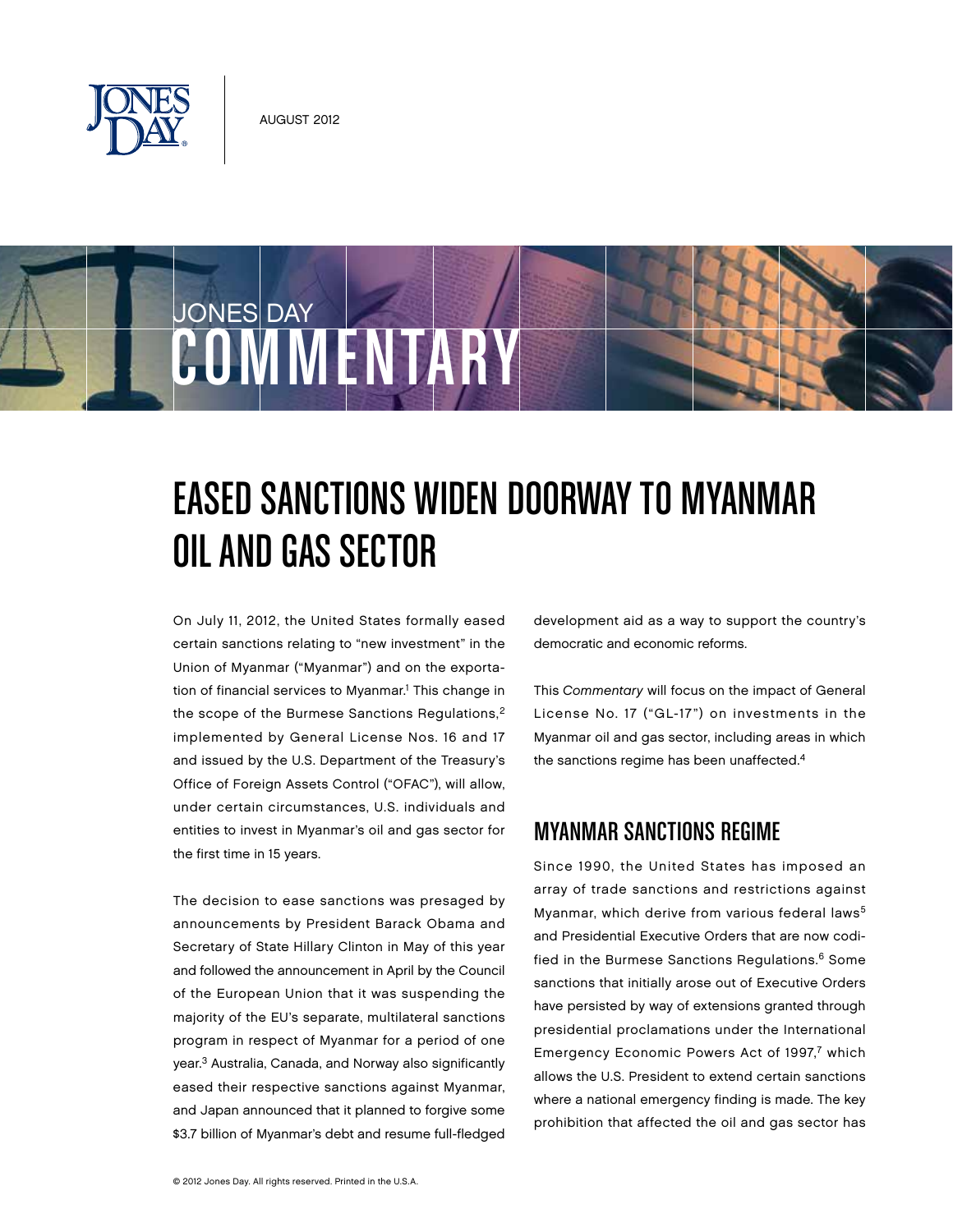been the prohibition on "new investments," which is found in 31 CFR § 537.204 and originated in Executive Order No. 13047 issued by President Bill Clinton on May 20, 1997. It is an interesting turn of fate that President Obama delegated to Secretary of State Hillary Clinton the authority to lift the ban imposed by an Executive Order issued by her husband 15 years earlier.

Taken together, these federal laws and Executive Orders cumulatively have precluded virtually all commerce between the U.S. and Myanmar since 1997. In addition to prohibiting "new investments"8 in Myanmar, the Burmese Sanctions Regulations also prohibited, among other activities, the exportation or re-exportation of financial services to Myanmar from the  $U.S.^9$  the importation into the U.S. of any "products of Burma"; the facilitation, for example through financing or guaranteeing, of any prohibited transactions; and attempts to evade or avoid the prohibited activities.10 The Burmese Sanctions Regulations also nullified transactions with certain Specially Designated Nationals and blocked their accounts. Exemptions included activity pursuant to an agreement in place before May 21, 1997, personal communications, distribution of information materials, or personal travel to Myanmar.

Prominent among the industries affected by the Burmese Sanctions Regulations has been the energy industry, where the Regulations have had a direct effect on resource development contracts, resource project management agreements, and equity investments in resource companies.<sup>11</sup> Oil and gas investments of any form, be they upstream, midstream, or downstream, whether directly with the Myanmar government or through equity in an investment vehicle, have been prohibited by the Burmese Sanctions Regulations. The major exception to this prohibition related to petroleumrelated contracts entered prior to May 21, 1997 (in which case those activities were "grandfathered," subject to certain importation restrictions provided in the Burmese Sanctions Regulations<sup>12</sup>). However, U.S. persons that were parties to these contracts were precluded from expanding their investment beyond their status as of May 20, 1997 unless options to do so were specifically contemplated by their grandfathered contracts.<sup>13</sup> Another twist is that the exemption also does not remove the prohibition on imports into the U.S. of "products of Burma," which would include crude oil and natural gas from Myanmar.14

# Authorization of New Investment by General License No. 17

On July 11, 2012, the director of the OFAC issued GL-17, which served to lift the prohibition on "new investment" in Myanmar that had been in place since President Clinton issued Executive Order No. 13047 on May 20, 1997. A "General License" authorizes a particular type of transaction for a class of persons. (In contrast, a "Specific License" is issued to a particular person or entity on the basis of a license application for a particular transaction.) Normally, a general license is issued following a governmental determination, pursuant to explicit conditions described in the regulations, that national interests overcome a regulatory prohibition.<sup>15</sup>

The operative provision of GL-17 is paragraph (a), which provides simply: "New investment in Burma by U.S. persons is authorized, subject to the limitations and requirements set forth in paragraphs (c), (d), and (e) of this general license." GL-17 basically operates to reverse the prohibition on all "new investment" and now authorizes new investment activities in Myanmar, irrespective of the sector, that have been banned since 1997.

Pursuant to GL-17, U.S. persons may now, subject to certain limitations:

- Enter into contracts that include the economic development of resources located in Myanmar;<sup>16</sup>
- Enter into contracts providing for the supervision and guarantee of another person's performance of a contract that includes the economic development of resources located in Myanmar;<sup>17</sup>
- Purchase equity interests in the economic development of resources located in Myanmar;<sup>18</sup>
- Enter into contracts providing for the "participation in royalties, earnings, or profits in the economic development of resources located in Burma, without regard to the form of the participation";<sup>19</sup> and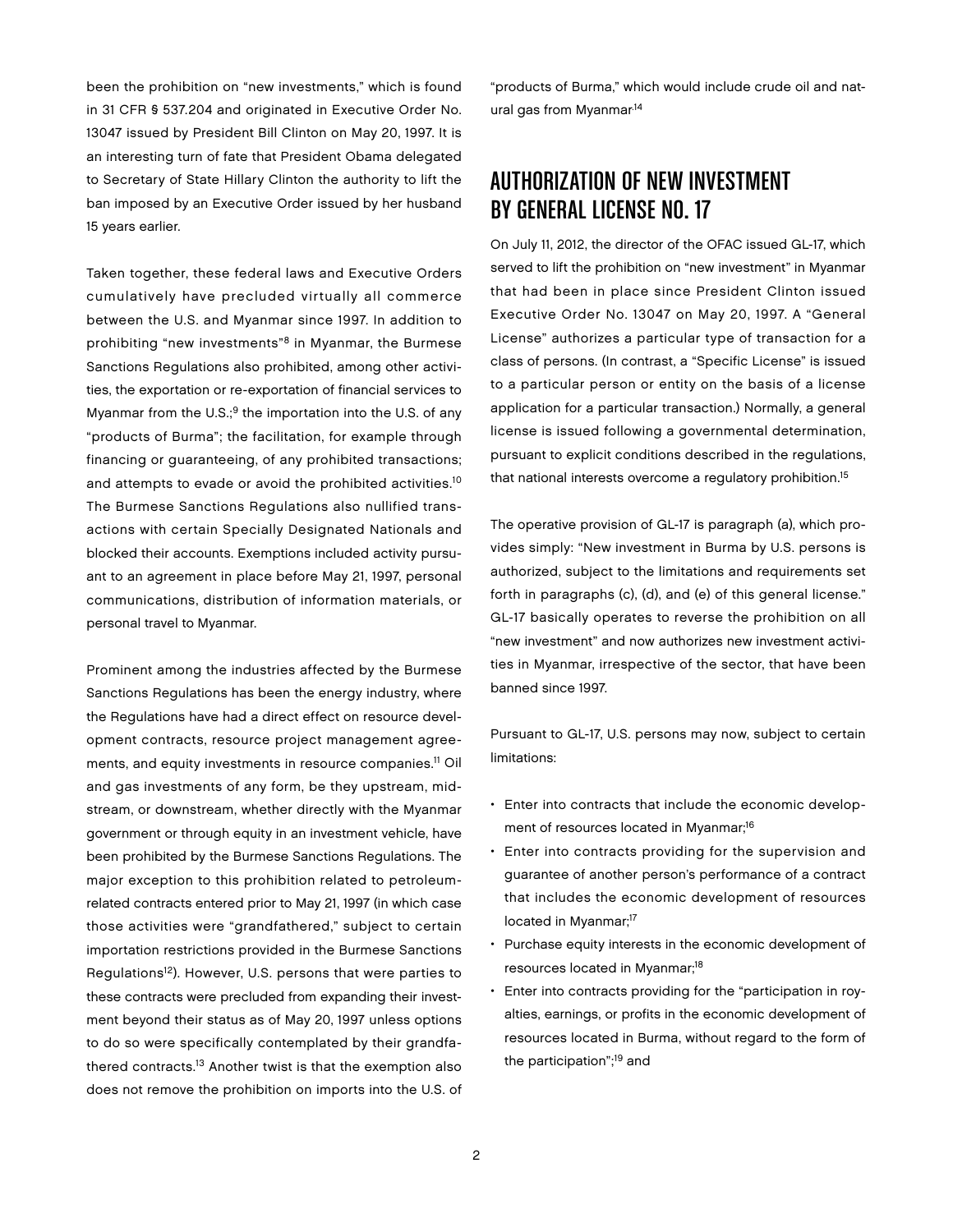• Enter into a contract to perform or finance contracts to sell or purchase goods, services, or technology relating to the above activities.20

"Economic development of resources located in Burma" is defined as "activities pursuant to a contract the subject of which includes responsibility for the development or exploitation of resources located in Burma...."21 While "resources in Burma" includes everything from human capital to agricultural resources, the Burmese Sanctions Regulations specifically include as an example "a contract conferring rights to explore for, develop, extract or refine petroleum, natural gas, or minerals in the ground in Burma…."22 In Myanmar, title to all hydrocarbons vests in the state, $23$  and the government has the sole right to explore, extract, and sell petroleum and natural gas.24 Myanmar law authorizes Myanma Oil and Gas Enterprise ("MOGE"), a division of the Ministry of Energy, to enter into joint ventures on behalf of the government with private domestic and foreign entities for the exploration, development, production, and transportation of hydrocarbons on behalf of the state.25 Myanmar implements these joint venture arrangements by entering into the following types of contractual arrangements through MOGE:

- Production sharing contracts ("PSC") (based on the Indonesian PSC),
- Improved petroleum recovery contract/performance compensation contracts (akin to a risk service contract), and
- Reactivation of suspended fields contracts.

Thus, while there may be other reasons to restructure the energy sector, there should be no need to redefine or restructure the current contractual structure to fit the forms of investment authorized by GL-17 as "new investment" in the "economic development of resources in Burma."

## Limitations on GL-17

Caveat Investor: Burmese Sanctions Regulations Not Repealed. It is important to note that GL-17 does not repeal the broad sanctions regime comprising the Burmese Sanctions Regulations or the various federal laws and Executive Orders that underlie the Regulations, all of which are still in effect.<sup>26</sup> As emphasized in the Treasury

Department's Press Release, "The core authorities underlying our sanctions remain in place."27 Instead, the President invoked his authority to waive the ban on new investment and authorized the issuance of a general license permitting new investments in Myanmar. GL-17 has no stated duration, either by law or its own terms, and may be revoked by OFAC at any time, which would have the effect of reinstating the prohibition on new investments in Myanmar, including oil and gas investments. Any future action along these lines would likely be dictated by the pace and direction of political and economic reform by the Myanmar government, whose progress prompted suspension of the ban on new investment in the first place.

Restrictions on Transactions with Ministry of Defense and SDNs. It is important to observe that GL-17 has not lifted the ban on new investments with all counterparties in Burma. GL-17 proscribes new investments through the Burmese Ministry of Defense, including the Office of Procurement, any state or non-state armed group, and any entity in which any of the foregoing owns a 50 percent or greater interest.<sup>28</sup> GL-17 preserves the ban on new investments with any person named in the Specially Designated Nationals and Blocked Persons List ("SDN List") published by OFAC.29

Given the recent political and military history in Myanmar, it is not surprising that these restrictions on new investments have been included in GL-17<sup>30</sup> and thus should not be taken lightly. Although the standard avenue of investment in the oil and gas sector in Myanmar is through public auction or direct negotiation with MOGE, if a U.S. investor wishes to acquire an oil and gas interest in Myanmar through farm-in or share acquisition, it will be important to ensure that any such new investment is sufficiently diligenced to ensure that it does not trigger one of these exceptions to GL-17. It also will be important for new investors to be able to demonstrate to OFAC, if challenged, that sufficient inquiry has been done to avoid dealings with unauthorized parties.

Reporting Requirements. GL-17 imposes two sets of mandatory reporting requirements applicable to "new investments" that will apply to new investments in the Myanmar oil and gas sector, and it incorporates by reference the Department of State's "Reporting Requirements on Responsible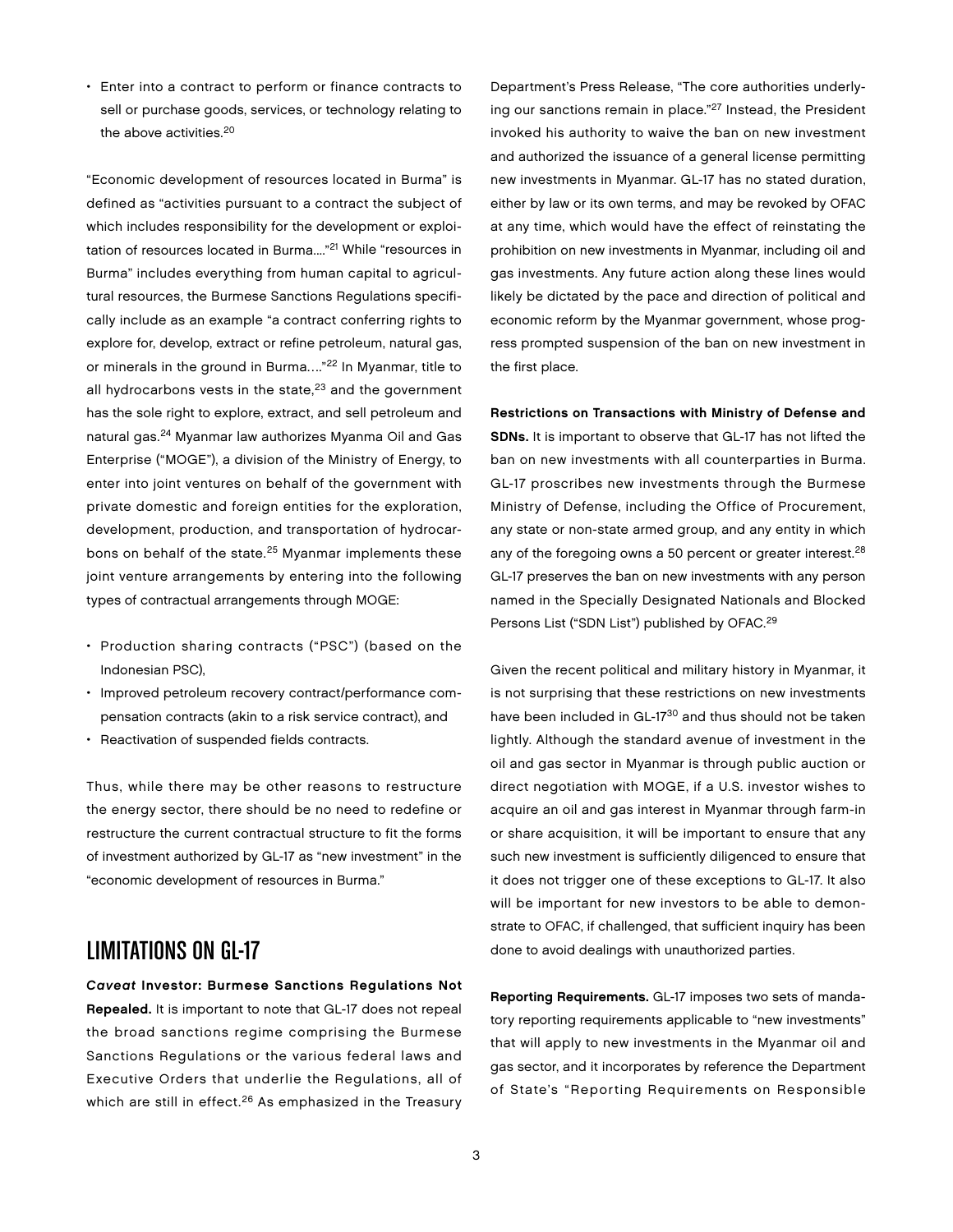Investment in Burma."31 Notably, the Department of State, rather than OFAC, has jurisdiction over this reporting regime.

MOGE Investment Notification. Any U.S. person who has undertaken a new investment pursuant to an agreement entered with MOGE must notify the Department of State in writing within 60 days of its investment.

At the moment, the interpretation of "new investments" that are subject to the reporting requirement remains unclear. OFAC's definition of "new investments" contemplates both direct and indirect investments, and, as a result, we believe it is likely that OFAC would interpret the reporting requirement to include farm-ins and share purchases. However, the Department of State has not yet indicated that OFAC's definition and guidance regarding "new investments" will apply to the new reporting regime.

Annual Reporting Requirement. In addition to the MOGE reporting requirement, GL-17 imposes an annual reporting requirement affecting all new investments, whether in the oil and gas sector or elsewhere, which is due on April 1 each year. One report is required to be made available to the public ("Public Report"), and the other report is required to be provided only to the government ("Government Report"). The annual reporting requirement is intended to help the U.S. government assess the effects of investments made under the new sanctions regime. The reporting scheme also allows investors to claim an exemption under Exemption 4 of the Freedom of Information Act ("FOIA") and establishes a process to prevent the disclosure of such information to the public.

## Public Report

The following principal information must be included in the Public Report:

- An overview of operations in Myanmar;
- The policies and procedures related to the submitter's operations and supply chain in Myanmar;
- Arrangements with security service providers; and

• An acknowledgement that the Public Report will be made public, and that the submitter has redacted any information it considers exempt under FOIA.<sup>32</sup>

In addition to providing the foregoing information, where the investment is for (i) the purchase of real property or the lease of any rights related to real property (which could be interpreted to include an oil and gas interest) for more than \$500,000 or (ii) the purchase or lease of more than 30 acres of real property, then additional information must be submitted, principally relating to the dislocation or resettlement of citizens caused by the investment.<sup>33</sup>

Finally, details of all payments to each governmental (national or local) entity of Myanmar or subnational or administrative entity asserting authority over the submitter's new investment activities in Myanmar must be reported. Each relevant payment must be reported by payment type, including royalties, tax obligations, and fees. Aggregate annual payments to a particular governmental entity below \$10,000 do not need to be reported.<sup>34</sup>

#### Government Report

For the Government Report, the investor will need to include all the information provided in the Public Report except for the public disclosure acknowledgement. There are additional reporting requirements, including whether the submitter has had meetings or other communications with the armed forces of Myanmar or other armed groups that are material to the submitter's investment in Myanmar, as well as details of such communications.<sup>35</sup>

## Conclusion

Relaxing the sanctions on new investment in Myanmar, particularly in the oil and gas sector, has been long awaited by the U.S. petroleum industry and the international petroleum industry at large. Whether the authorization granted in GL-17 is the dawn of a new era of foreign investment in Myanmar's energy resources could be first tested by the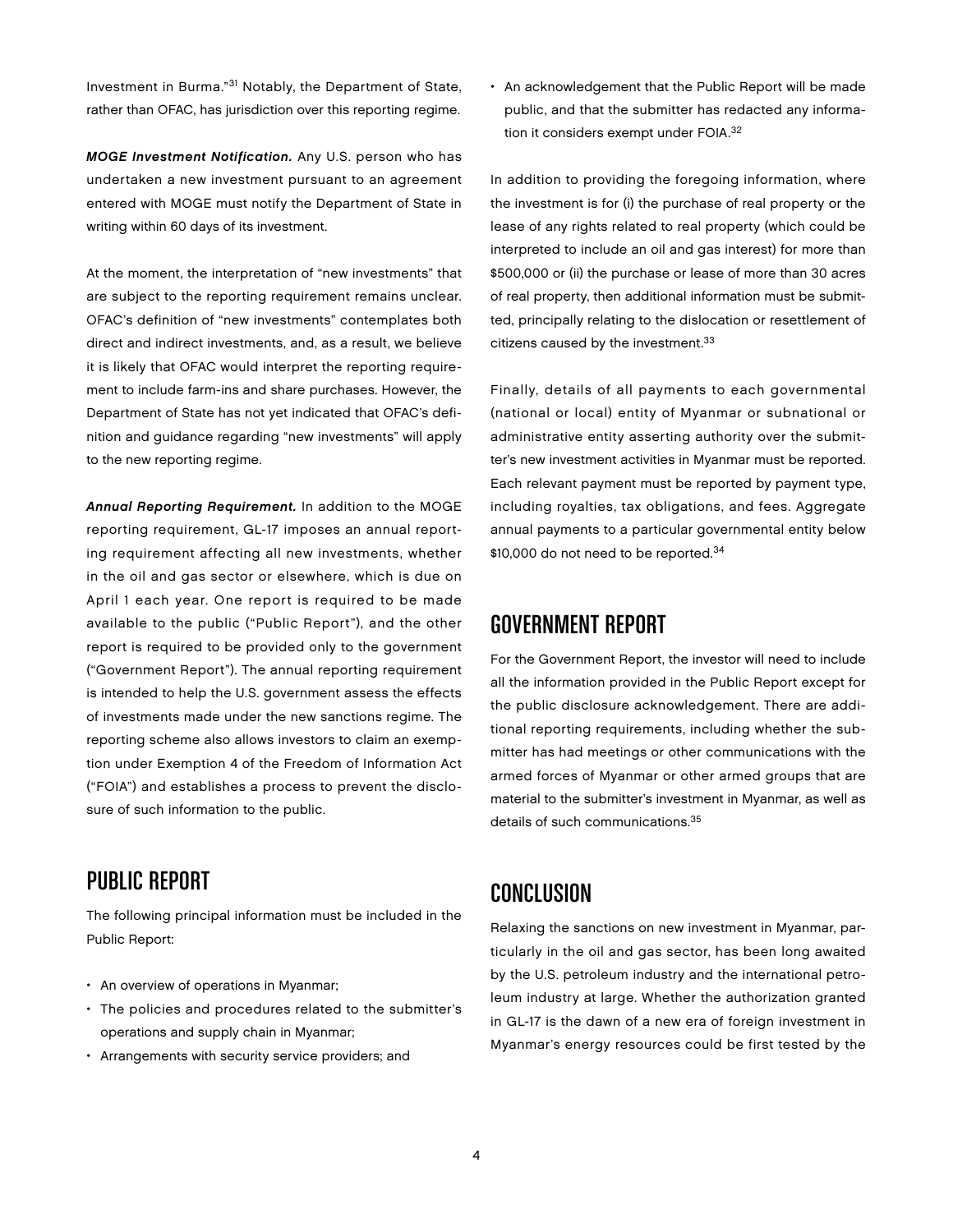industry's participation in the next round of bidding for open blocks, which the Ministry of Energy has indicated will be announced in early September 2012. This follows on the heels of the last licensing round in 2011, which resulted in an award of contracts on nine onshore blocks.<sup>36</sup> According to MOGE, there currently are 12 foreign-operated onshore blocks and 29 foreign-operated offshore blocks.37 With one exception, the foreign operators are all Asian entities. Total, the one exception, operates the large Yadana gas field, in which Chevron is a non-operating participating owner, and the related pipeline that transports natural gas to the Myanmar–Thailand border. Chevron is the only U.S. company with oil and gas interests in Myanmar, which were grandfathered by Executive Order No. 13047.

The Ministry of Energy has identified 14 deepwater blocks in the Rakhine Area and two in the Moattama/Tanintharyi Offshore Area as open for foreign investment. There are also offshore blocks in more shallow waters that the government of Myanmar has promised to open to foreign investment. MOGE claims Myanmar has approximately 215 million barrels of proved oil reserves, split evenly between onshore and offshore, and more than 15 trillion cubic feet of proved natural gas, nearly all of which lies offshore.<sup>38</sup> In contrast, the U.S. Energy Information Administration places proved oil reserves at 50 million barrels and proved gas reserves at 10 trillion cubic feet. 39

Meanwhile, GL-17 is only one piece of the Myanmar petroleum puzzle. Numerous other practical and legal reforms are required before most U.S.-based and other international oil companies are likely to be comfortable with making significant investments in Myanmar. Such measures include the establishment of essential infrastructure for business, as well as changes to the legal framework to support the fiscal regime underpinning oil and gas exploration and development and to ensure that foreign arbitral awards will be enforceable in Myanmar. And for U.S. persons, challenges to entering the market are still seen in the unavailability of political risk insurance through the Overseas Private Investment Corporation and the absence of a bilateral investment treaty between the U.S. and Myanmar.<sup>40</sup>

Nevertheless, the relaxation of sanctions by GL-17 and the equivalent relaxation of trade sanctions by other countries should provide sufficient incentive and encouragement to enable the international petroleum industry to work with Myanmar to identify and exploit Myanmar's full petroleum potential.

## Lawyer Contacts

For further information, please contact your principal Firm representative or one of the lawyers listed below. General email messages may be sent using our "Contact Us" form, which can be found at [www.jonesday.com.](http://www.jonesday.com)

#### Michael E. Arruda

Hong Kong / Singapore +852.3189.7376 / +65.6233.5992 [marruda@jonesday.com](mailto:marruda@jonesday.com)

Jeffrey A. Schlegel Houston +1.832.239.3728 [jaschlegel@jonesday.com](mailto:jaschlegel@jonesday.com)

Michael P. Gurdak Washington +1.202.879.5470 [mpgurdak@jonesday.com](mailto:mpgurdak@jonesday.com)

#### Fahad A. Habib

Saudi Arabia / Washington +966.2.616.1666 / +1.202.879.3663 [fahabib@jonesday.com](mailto:fahabib@jonesday.com)

#### Harriet Territt

London +44.20.7039.5709 [hterritt@jonesday.com](mailto:hterritt@jonesday.com)